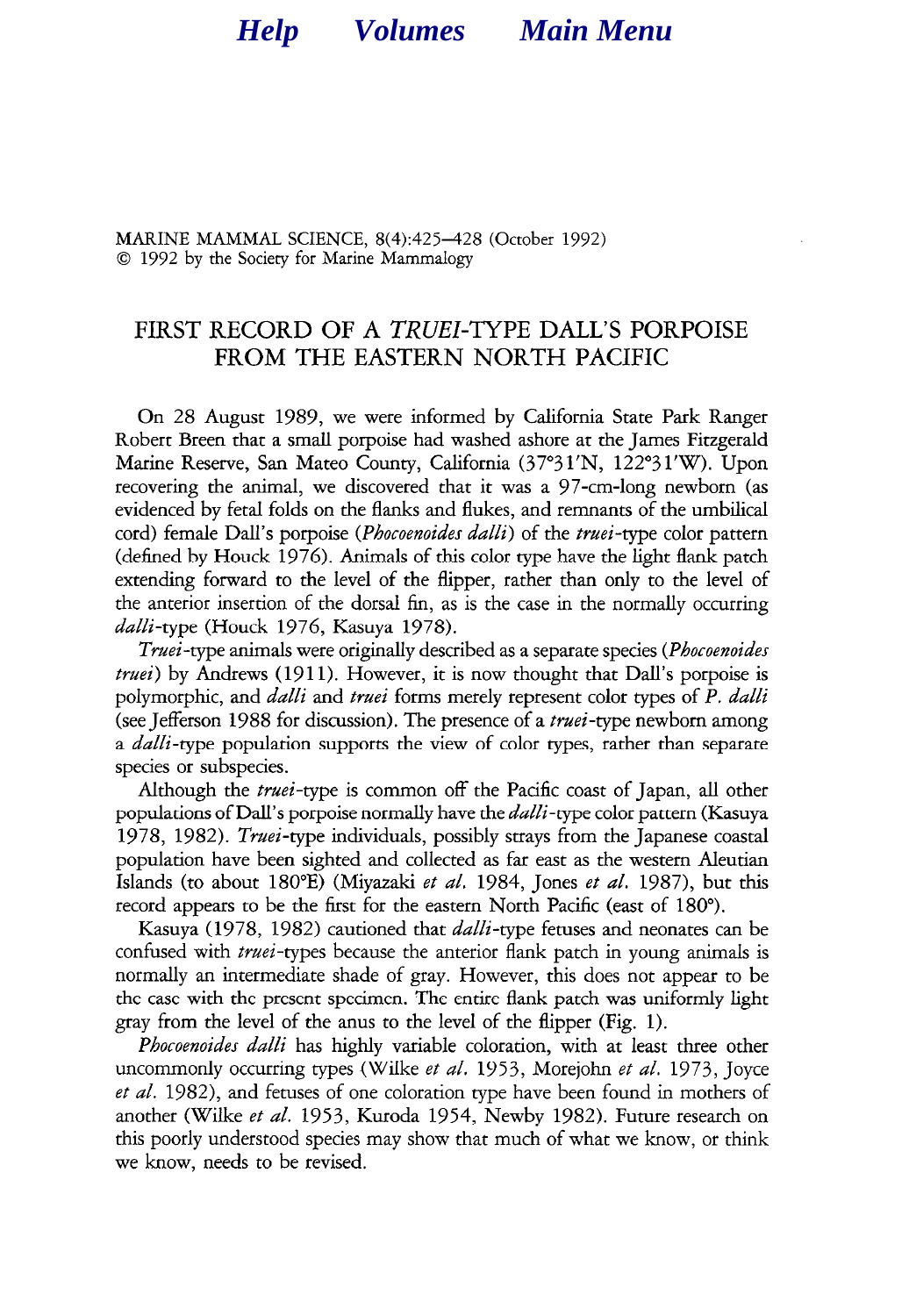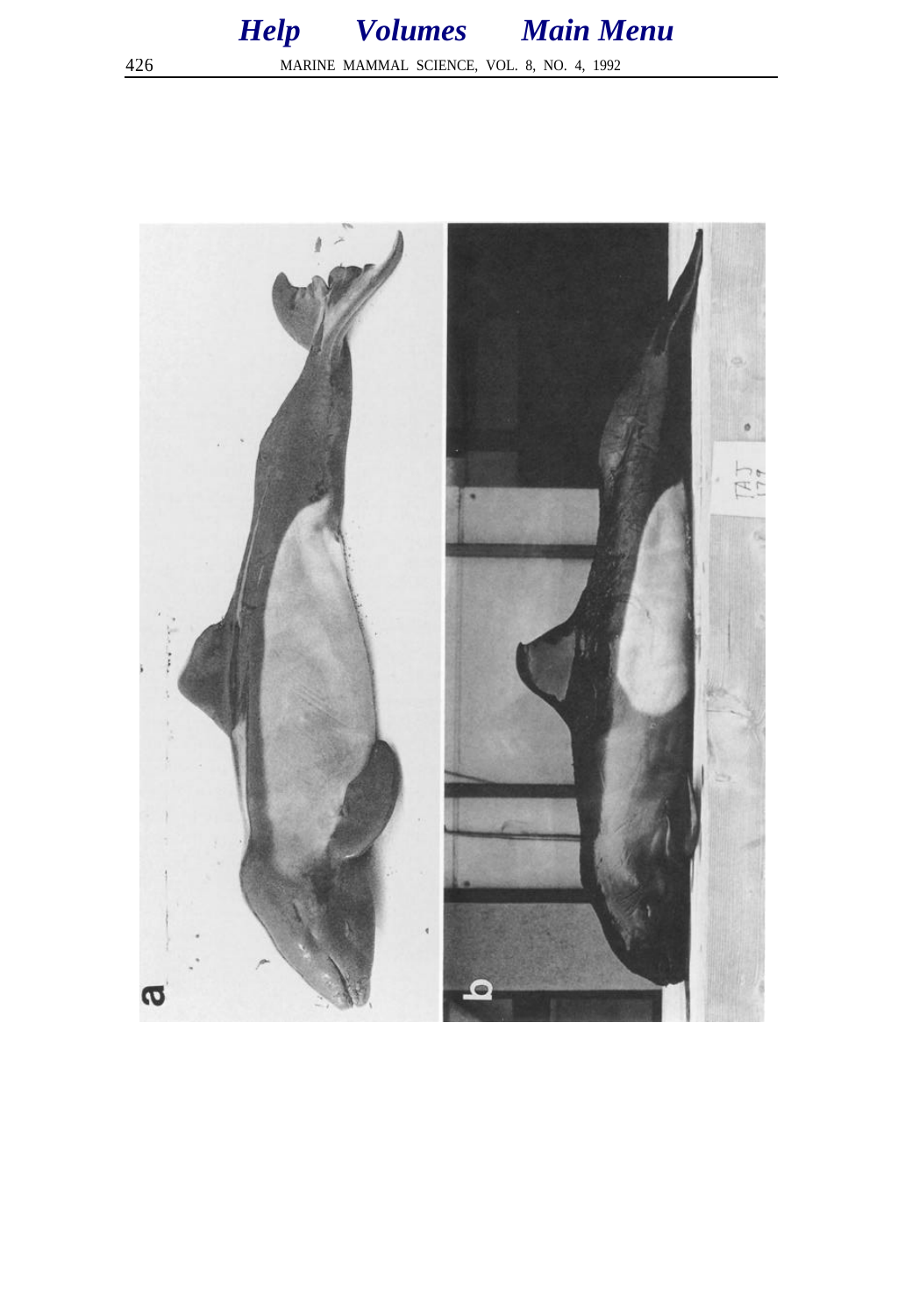Thanks to R. Breen for reporting the stranding; N. Black (Moss Landing Marine Laboratories) and R. E. Jones (Museum of Vertebrate Zoology, University of California, Berkeley) for assistance in arranging for TAJ to view the specimen; and R. E. Jones and T. Kasuya (Far Seas Fisheries Research Laboratory) for reviewing the manuscript. The specimen is at the Museum of Vertebrate Zoology, Berkeley (MVZ acc. 12860). External measurements are available from the authors. This represents Contribution No. 21 of the Marine Mammal Research Program, Texas A&M.

## **LITERATURE CITED**

- **ANDREWS,** R. C. 19 11. A new porpoise from Japan. Bulletin of the American Museum of Natural History 30:31-52.
- HOUCK, W. J. 1976. The taxonomic status of the species of the porpoise genus Phocoenoides. Report of the Advisory Committee on Marine Resources Research 114:  $1 - 13$ .
- **JEFFERSON,** T. A. 1988. Phocoenoides dalli. Mammalian Species 319:1-7.
- **JONES,** L. L., G. C. **BOUCHET AND** B. J. **TURNOCK.** 1987. Comprehensive report on the incidental take, biology and status of Dall's porpoise. International North Pacific Fisheries Commission Document No. 3 156. 76 pp.
- **JOYCE,** G. C., J. V. **ROSAPEPE AND** J. **OGASAWARA.** 1982. White Dall's porpoise sighted in the North Pacific. Fishery Bulletin 80:401-402.
- **KASUYA,** T. 1978. The life history of Dall's porpoise with special reference to the stock off the Pacific coast of Japan. Scientific Reports of the Whales Research Institute  $30:1 - 63$ .
- **KaSUYA,** T. 1982. Preliminary report on the biology, catch and populations of *Phocoe*noides in the western North Pacific. Pages  $3-19$  in Mammals of the seas, Volume 4. FAO of the United Nations. Rome, Italy.
- **KURODA,** N. 1954. On the affinity of the Dall's and True's porpoises. Bulletin of the Yamashina Ornithological Research Institute 5:44-46.
- **MIYAZAKI,** N., L. L. **JONES AND** R. **BEACH.** 1984. Some observations on the schools of *dalli-* and *truei-type* Dall's porpoises in the northwestern North Pacific. Scientific Reports of the Whales Research Institute 35:93-105.
- **MOREJOHN,** G. V., V. **LOEB AND** D. M. **BALTZ.** 1973. Coloration and sexual dimorphism in the Dall porpoise. Journal of Mammalogy 54:977-982.
- **NEWBY,** T. C. 1982. Life history of Dall's porpoise (Phocoenoides dalli, True 1885) incidentally taken by the Japanese high seas salmon fishery in the northwestern North Pacific and western Bering Sea, 1978 to 1980. Ph.D. dissertation, University of Washington, Seattle. 155 pp.
- **WILKE,** F., T. **TANIWAKI AND N. KURODA.** 1953. *Phocoenoides* and *Lagenorhynchus* in Japan, with notes on hunting. Journal of Mammalogy 34:488-497.

**ISIDORE** D. **SZCZEPANIAK, MARC** A. **WEBBER,** Department of Ornithology and Mammalogy, California Academy of Sciences, San Francisco, California 94118-

 $\leftarrow$ 

*Figure 1.* Lateral views of (a) truei-type and (b) dalli-type Dall's porpoises. *Truei*type is a 97 cm (MVZ acc. 12860) newborn collected from James Fitzgerald Marine Reserve, San Mateo County, California. Dalli-type is a 103 cm newborn (TAJ 179) collected from Moss Landing State Beach, Monterey County, California.